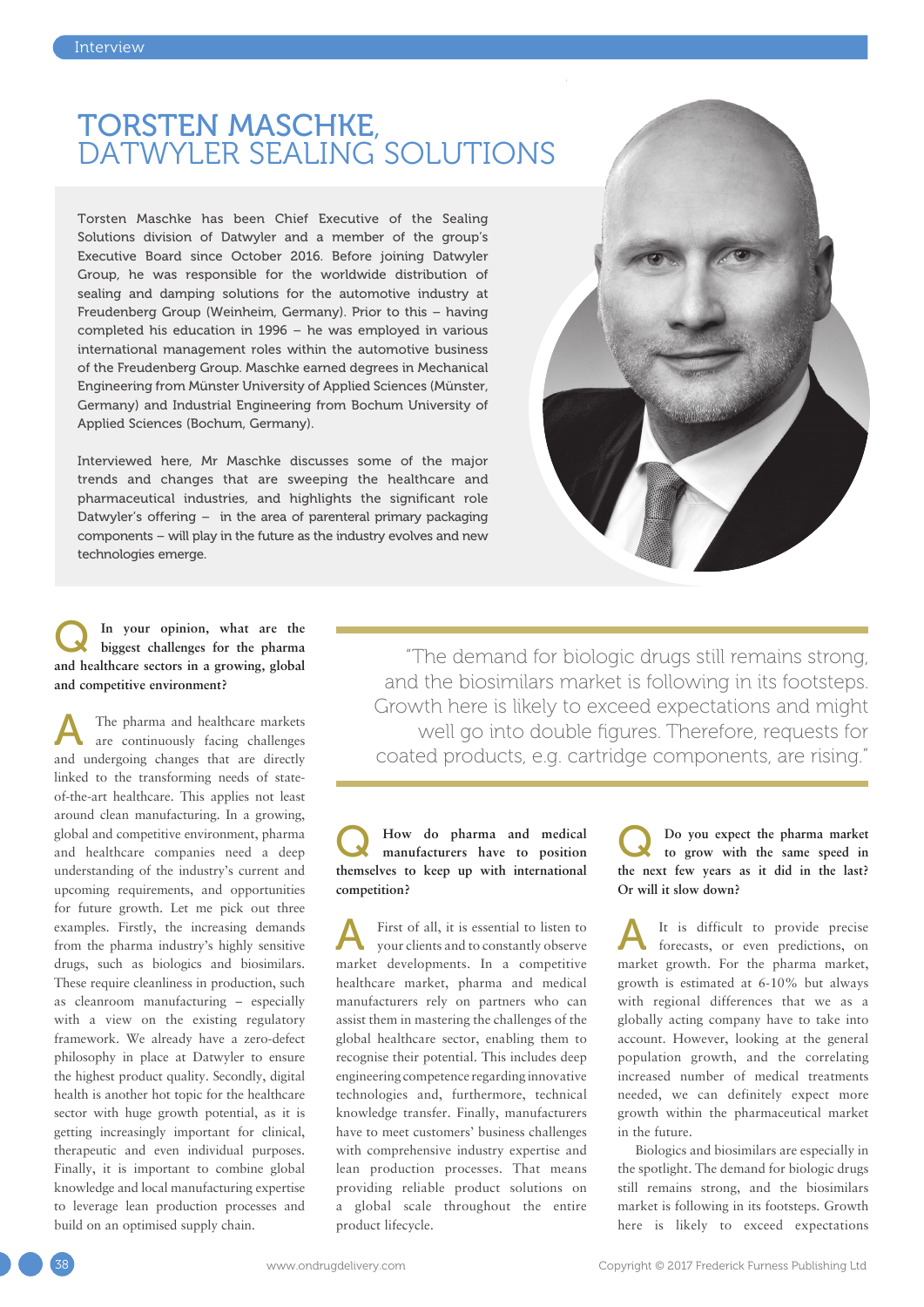and might well go into double figures. Therefore, requests for coated products, e.g. cartridge components, are rising. High value products will be an essential driving factor for growth because biologics and biosimilars in cartridge or pen packaging can under no circumstances be contaminated, e.g. with silicone oils.

#### Which trends and future topics do **you expect to shape the pharma market in the next five years?**

As a globally acting company in the pharma industry we need to anticipate any upcoming trends. There are several developments that we see as important and interdependent trends in the pharma market right now. One important field is evolving around injectable drugs and their future forms of administration.

Other very important developments are happening in the treatment of diabetes patients, especially regarding the form and administration of their medication. The devices used to treat diabetes are changing and will continue to do so – both to facilitate drug administration and to provide more comfort for the patient.

Closely connected with diabetes are the developments in the digital health sector and wearables, which monitor and administer drugs. This also falls into the growing field of self-medication, particularly when we lay the focus on patients in emerging markets who may not yet have access to the facilities and infrastructure of the Western world. This leads us to the very important topic of patient safety. Safe and secure access to, and administration of, drugs will be even more essential in the future.

"Investments in research and development are essential to stay ahead of shifting market dynamics and to always remain competitive. As innovative drugs emerge, there is also a need for the development of new and compliant packaging materials."

"We entered into a partnership with the Interuniversity Microelectronics Center (IMEC) in Belgium to conduct research on wearable devices and sensors with focus on earbuds and brain monitoring platforms. This partnership has been very beneficial for both sides."

As mentioned before, we expect the field of biologics and biosimilars to grow further. The requirements for drug packaging and elastomer components are always evolving and rapidly changing. Market trends indicate a growing demand for packaging solutions and components with the lowest possible risk related to drug stability and compatibility, minimised by providing extremely low particle levels and supported by a detailed lifecycle management strategy. With regard to patient safety, for a therapeutic protein the exact chemical make-up and three dimensional conformation can influence the efficacy of the drug product. Interactions with leachables, including silicone oil, can present a risk to the safety of therapeutic proteins and finally prevent the success of the drug product.

To summarise: there are several strong trends, especially if we consider the shift of some countries towards a more highly regulated market for the coming years. It is important to see their interdependencies and put them in the overall context of the development within the fast paced healthcare market.

### Has the importance of R&D changed **over the years? Has it increased?**

A Investments in research and development are essential to stay ahead of shifting market dynamics and to always remain competitive. As innovative drugs emerge, there is also a need for the development of new and compliant packaging materials. As a supplier, we always need to be able to cater to these needs. This ensures not only that the market requirements are met, but that future-oriented solutions can, and will, be provided.

Co-operations and partnerships are very important to achieve these goals. For example, at Datwyler we entered into a partnership with the Interuniversity Microelectronics Center (IMEC) in Belgium to conduct research on wearable devices and sensors with focus on earbuds and brain monitoring platforms. This partnership has been very beneficial for both sides.

Q **Oncology and molecular therapies have been growth drivers for the pharmaceutical market in the past few years. Is this development going to continue?** 

A Particularly for molecular therapies, it will likely stay that way. There are more and more drugs being developed and registered for this field. At the moment, many drugs are in the clinical trial phase or in the process of being approved.

There are several factors which play into this. New drugs have to be developed for indications which had not been present in the market in the past, so innovative therapeutics are needed. Take diabetes for example, this disease is continuously growing more common – and so the demand for new types of drugs to battle the disease will also grow. Following closely are new methods for drug administration, including novel medical devices. New forms of therapy allow diabetes patients to monitor their blood sugar levels and health status themselves. The next step for patients is automatic drug administration via a wearable device, meaning that the patients themselves will not have to be hyper-aware of their disease at all times.

Will those new forms of diagnosis **and therapy also create new business models?** 

Most definitely. New, highly individualised ways of treatment will create new business opportunities and the potential for new products. This is a development that we are anticipating and preparing for. Wearables and body sensors are just a few examples of areas we are currently exploring.

We are constantly screening the market for new trends and business opportunities. As I emphasised just now, co-operations and partnerships are key. A lot of our customers have their own innovation centres, with